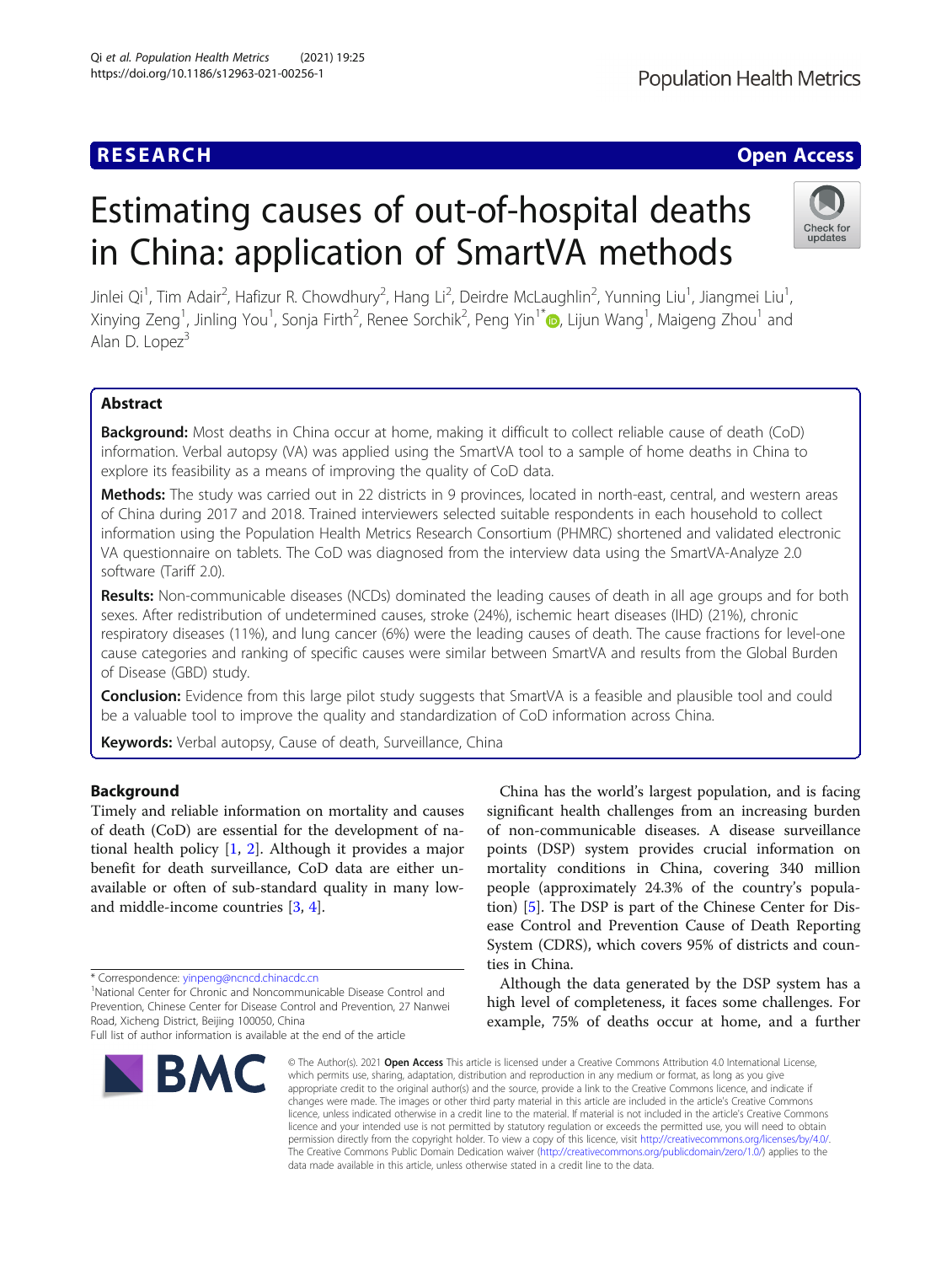8.6% of deaths lack sufficient medical or other background information to accurately determine the CoD. In addition, 5.5% of deaths are of individuals who had no contact with medical facilities and thus only a limited medical history is available  $[6-9]$  $[6-9]$  $[6-9]$ . The community physician or CDC staff often has difficulties assigning a correct CoD for these deaths.

Regular review of existing DSP mortality data and periodic re-investigations are critically important to understand and improve the quality of data. However, little or no systematic reviews have been undertaken in this area, particularly pertaining to the quality of CoD data.

Verbal autopsy (VA) is a practical alternative way to measure CoD in populations where the majority of deaths occur without medical attention or proper medical certification. VA is a method for collecting information about the signs and symptoms an individual experienced before death, along with information on previous illnesses and medical care sought before death. Many countries such as Bangladesh, South Africa, Malaysia, Thailand, and Vietnam have used verbal autopsy to improve the quality of underlying CoD, particularly for out-of-hospital deaths [[10](#page-10-0)–[17\]](#page-10-0). In Bangladesh, the research find SmartVA software can be implemented as a cost-effective alternative to Matlab Medical Assistants to routinely collect and analyze verbal autopsy data in a Health and Demographic Surveillance Systems to generate essential population level COD data for planning. In Thailand, Malaysia, and Vietnam, VA implementation results also provide adequate information to enable estimation of cause-specific mortality indicators [[18\]](#page-10-0). The World Health Organization (WHO) has been encouraging wider use of VA as a method to obtain the CoD in low-resource settings [\[19](#page-10-0)].

Therefore, one aim of this study was to explore the feasibility and plausibility of a verbal autopsy tool (SmartVA) as a means of investigating and improving the quality of CoD data for a sample of deaths that occurred outside of health facilities in China. A second aim was to assess how closely the CoD estimates from SmartVA align with estimates from the Global Burden of Disease (GBD) study. Results from this study could inform the development of routine verbal autopsy within the CDRS to help enhance the quality of underlying CoD data.

## Methods

#### Study setting

This study was undertaken in two phases. Phase I occurred in 2017 and comprised pilot sites in thirteen districts from five provinces—Shandong, Henan, Hubei, Ningxia, Shaaxi—in east, central, and northwest areas of China. While not nationally representative, the pilot sites were chosen with consideration of the diverse cultural, economic, and socio-demographic characteristics of the population [[20,](#page-10-0) [21\]](#page-10-0) (Additional file [1:](#page-9-0) Appendix I) across these different provinces. To further evaluate the feasibility of VA in other areas of China, phase II, conducted in 2018, focused on northeast, central, and southwest areas, including nine districts within four additional provinces—Sichuan, Anhui, Guizhou, and Heilongjiang. Pilot sites were chosen using the following criteria: (1) Sites with a high proportion of deaths occurring at home and (2) sites with a crude death rate similar to the average crude death rate of the province from which they were chosen. In phase I, three townships or communities were randomly sampled from pilot areas. In phase II, all townships or communities in pilot areas were selected.

All deaths that occurred at home or in the community (i.e., outside a health facility) in the selected pilot site catchment areas and within a designated timeframe were investigated using SmartVA. In order to minimize recall bias, in adults, only deaths that occurred within 1 year of the date of the interview (phase I: from June 1, 2016, to June 30, 2017; phase II: from June 1, 2017, to June 30, 2018) were eligible [\[22\]](#page-10-0). As a result of the low level of child and neonatal mortality, child and neonatal deaths within two and a half years from the date of the interview (January 1, 2015, to June 30, 2017) were initially eligible for inclusion in the study. However, due to a high VA refusal rate for child and neonate deaths in phase I, phase II focused solely on adult deaths.

### Data collection instrument

The automated VA method SmartVA was used in this study. SmartVA is comprised of the Population Health Metrics Research Consortium (PHMRC) shortened VA questionnaire, with data collected via the Open Data Kit (ODK) software, and analyzed using the SmartVA-Analyze (Tariff 2.0) software to determine CoD. Responses are gathered via an electronic tablet. The questionnaire consists of a general information module administered for all decedents, and an age-specific module administered based on the age of the decedent. There are three age-specific modules: adolescent and adult deaths (12 years or more), child deaths (29 days to 11 years), and neonate deaths (0 to 28 days). All questionnaires were translated into Chinese prior to use [[12,](#page-10-0) [23\]](#page-10-0).

#### Interview procedure

Two to three local CDC staff from each pilot site were trained by National CDC, who had been trained by staff from the University of Melbourne. These trained staff then trained local interviewers. Local interviewers were chosen from township clinics and included village doctors and other local CDC and community staff with a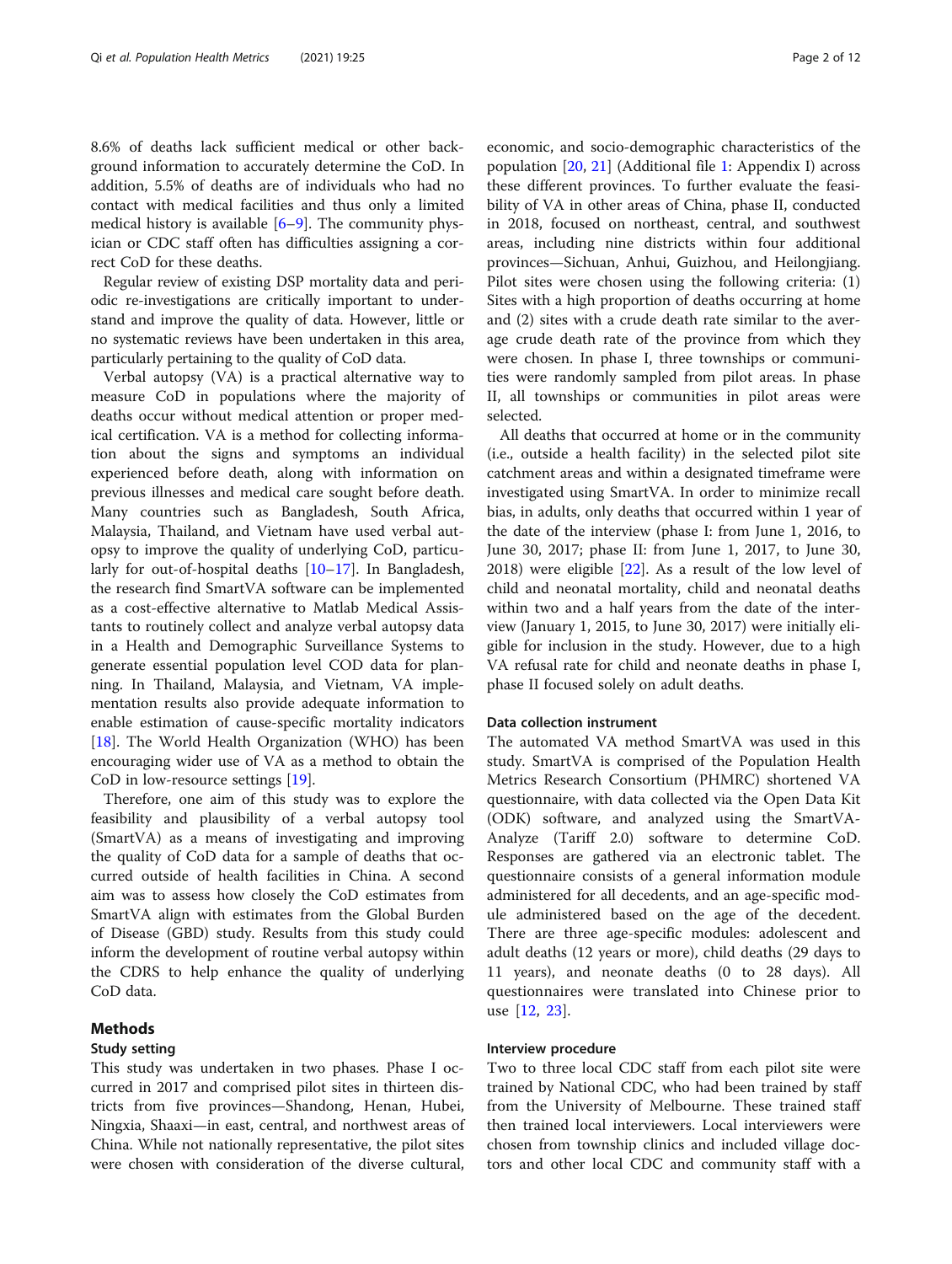medical background. The training included a brief introduction to SmartVA, counseling skills, ethical issues, confidentiality and sensitivity training, appropriate interpretation of questions, interview technique, and how to input and output data using the tablet.

Interviewers either visited the home of the deceased, or respondents were invited to local CDCs or town clinics to be interviewed. Acceptable respondents were adult household members (age 18 years or above) who preferably cared for the deceased, or were familiar with the illness and its signs and symptoms before death. In the case of a child death, either parent could respond, but preference was given to the mother.

Quality control was set up at every stage of the study including for survey procedure, data collection and recording, and data analysis. Interviewers and local quality auditors checked interview responses on the same day as the interview. Supervisors from national and provincial CDC offices checked the interviewers' mastery of interview skills and interviewer effectiveness, and also checked data quality regularly. There was feedback and further re-checking when errors or irregular content was identified during data analysis. Flow chart can be seen in Fig. 1.

#### Data management and analysis

The data were exported from ODK Collect using the ODK Briefcase tool. The SmartVA-Analyze 2.0 software was used to assign CoD [[24](#page-10-0)–[26](#page-11-0)], SmartVA-Analyze (Tariff 2.0) has been used in large multi-country validation study and be proved more accurate than other automated diagnostic algorithms, as well as some physicians. SmartVA estimates cause-specific mortality fractions (CSMFs) using algorithms that differ based on whether a population is in a region endemic or nonendemic for malaria and AIDS. The populations were classified as endemic for AIDS but non-endemic for malaria as only 3 indigenous malaria cases were reported in China in 2016, and 7 imported cases were reported in 2017 [[27](#page-11-0)]. CSMFs were calculated from the SmartVA 34-cause list by age group and sex. Deaths assigned "Undetermined" by SmartVA were redistributed to specific causes using an algorithm that is based on GBD estimates. GBD use the redistribution rules to redistribute undetermined cause of death for each age-sex group by proportionate redistribution, statistical models, and expert algorithms and the likelihood of each cause being reported as undetermined [\[28\]](#page-11-0).

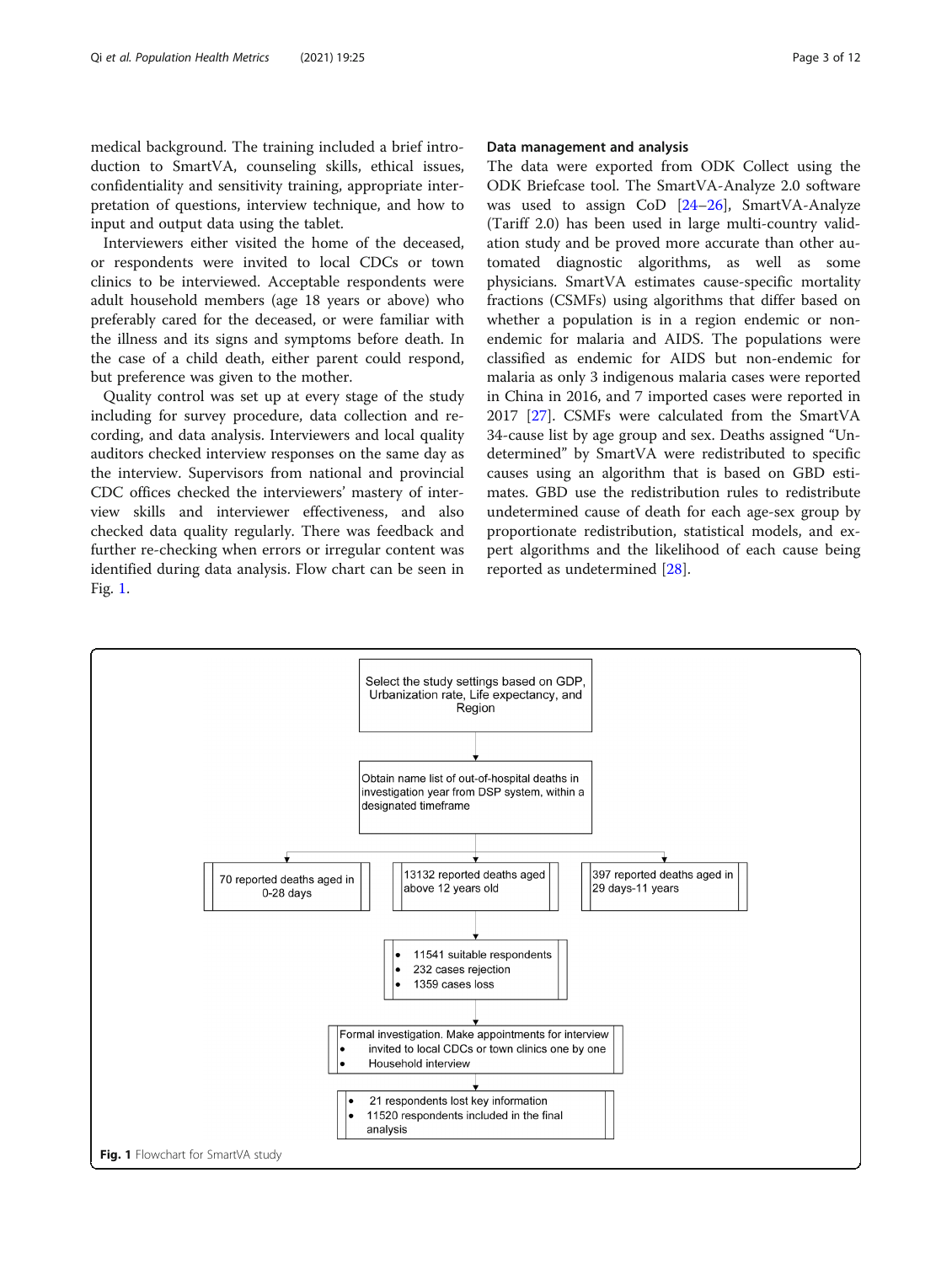We calculated 95% confidence intervals (CI) to describe the cause-specific mortality fractions from SmartVA estimates, and the formula was as followed:

95%confidence intervals (CI)  
= CSMF ± 1.96 × 
$$
\frac{\sqrt{CSMF*(CSMF)}}{\text{deaths}}
$$

We also present uncertainty intervals (UI) of the cause-specific mortality fractions from GBD estimates [[28\]](#page-11-0). The redistribution of undetermined cases was only performed for all adult ages collectively; CSMFs for specific age groups retain the undetermined cause category.

The results were assessed for plausibility by comparing them to GBD estimates both for all of China and for the nine provinces where the pilot sites were located (Chinese estimates from the Global Burden of Diseases, Injuries, and Risk Factors Study 2017) [\[29](#page-11-0)]. Estimates published in the GBD cover all deaths, while the results of this study are specific to home and community deaths. To allow for comparison between the two sources, GBD cause categories (level 3) were mapped to the VA 34-cause list produced by SmartVA. The age and sex distribution of VA deaths in the pilot sites was also compared to that of the DSP and the GBD for the 9 provinces to assess the representativeness of the results.

### Results

#### Study population characteristics

As shown in Additional file [1](#page-9-0): Appendix II, 13,599 deaths were reported and investigated using VA at the 22 pilot sites. Of these, 2.0% of all respondents refused to participate in the investigation and 1421 (10.4%) deaths were lost to follow up (1359 for adults, 47 for children, 15 for neonates). The main causes of loss to follow up were household members were at work or visiting relatives during the period of investigation; appropriate respondents could not be found; the family moved to another place.

A total of 11,541 adolescent and adult deaths (aged 12 years and above) were followed up with a VA between 2017 and 2018. VAs were excluded if respondents completed less than 95% of the key questions or did not report the age or sex of the deceased  $(n=21)$ . In total, 11, 520 (99.8%) VAs for adolescent and adult deaths were analyzed, of which 6359 (55.2%) were male and 5161 (44.8%) were female.

The median age at death was 76 years (inter-quartile range 66-83). The age and sex distribution of deaths from the 9 pilot sites were compared to estimates from the DSP and the GBD for 9 provinces (Table 1). The age distribution of deaths by sex was similar among all three sources, suggesting that the age pattern of deaths in the 9 pilot sites was similar to the mortality pattern seen in

| Age       | <b>Both</b> |            |            | Male           |            |            | Female         |            |            |
|-----------|-------------|------------|------------|----------------|------------|------------|----------------|------------|------------|
| groups    | SmartVA     | <b>DSP</b> | <b>GBD</b> | <b>SmartVA</b> | <b>DSP</b> | <b>GBD</b> | <b>SmartVA</b> | <b>DSP</b> | <b>GBD</b> |
| $12 - 14$ | 0.1         | 0.1        | 0.1        | 0.2            | 0.1        | 0.2        | 0.1            | 0.1        | 0.1        |
| $15 - 19$ | 0.1         | 0.2        | 0.3        | 0.2            | 0.3        | 0.3        | 0.1            | 0.2        | 0.2        |
| $20 - 24$ | 0.3         | 0.3        | 0.3        | 0.4            | 0.4        | 0.4        | 0.1            | 0.2        | 0.2        |
| 25-29     | 0.5         | 0.6        | 0.8        | 0.6            | 0.7        | 1.0        | 0.5            | 0.4        | 0.6        |
| 30-34     | 0.4         | 0.7        | 1.0        | 0.6            | 0.9        | 1.2        | 0.3            | 0.5        | 0.7        |
| 35-39     | 0.7         | 1.0        | 1.0        | 0.8            | 1.3        | 1.2        | 0.7            | 0.7        | 0.7        |
| $40 - 44$ | 1.4         | 1.8        | 1.7        | 1.7            | 2.2        | 2.1        | 1.0            | 1.2        | 1.2        |
| 45-49     | 2.7         | 3.4        | 3.5        | 3.3            | 4.1        | 4.2        | 2.0            | 2.4        | 2.5        |
| 50-54     | 4.2         | 5.0        | 5.3        | 5.3            | 6.0        | 6.2        | 2.9            | 3.6        | 4.0        |
| 55-59     | 4.1         | 4.7        | 4.4        | 5.3            | 5.7        | 5.1        | 2.8            | 3.4        | 3.3        |
| 60-64     | 8.0         | 8.5        | 9.2        | 9.2            | 9.9        | 10.6       | 6.5            | 6.5        | 7.4        |
| 65-69     | 10.4        | 10.2       | 12.0       | 11.7           | 11.4       | 13.2       | $8.8\,$        | 8.5        | 10.4       |
| 70-74     | 12.7        | 11.5       | 11.8       | 13.3           | 12.2       | 12.4       | 12.1           | 10.5       | 10.9       |
| 75-79     | 16.3        | 14.3       | 13.9       | 16.3           | 14.3       | 13.9       | 16.4           | 14.3       | 13.9       |
| 80-84     | 18.0        | 16.6       | 16.0       | 16.2           | 14.9       | 14.5       | 20.2           | 19.0       | 18.1       |
| $85+$     | 19.9        | 21.0       | 18.7       | 15.2           | 15.6       | 13.5       | 25.7           | 28.5       | 25.9       |
| Total     | 11,520      | 1,764,929  | 10,249,326 | 6,359          | 1,024,158  | 5,931,469  | 5161           | 740,771    | 4,317,857  |
|           | (100.0)     | (100.0)    | (100.0)    | (100.0)        | (100.0)    | (100.0)    | (100.0)        | (100.0)    | (100.0)    |

Table 1 Distribution of adult deaths from SmartVA, compared to DSP and China GBD 2017, by sex and age groups (%)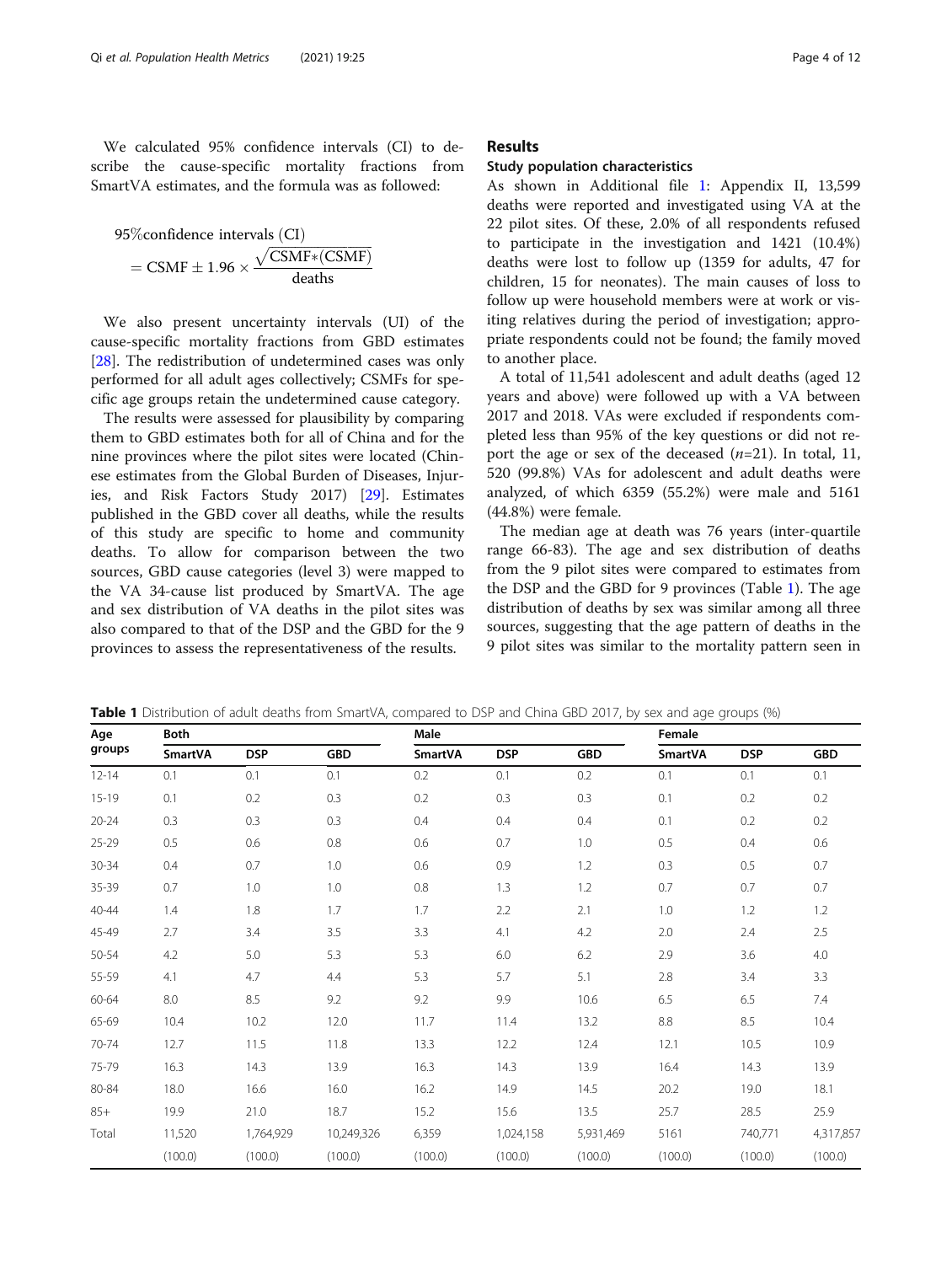all of China. The pilot sites had a slightly larger proportion of deaths concentrated in persons aged 70 and above (and thus a lesser proportion of deaths to those under age 70) compared to GBD 2017 estimates. The distribution of respondents from 9 pilot sites and DSP deaths by sex, age groups, and urban-rural (Additional file [1](#page-9-0): Appendix III) suggest that the urban-rural pattern of deaths in the 9 pilot sites was similar to their DSP.

## Causes before and after redistribution of undetermined causes

Additional file [1](#page-9-0): Appendix IV shows the distribution of SmartVA respondents, determined and undetermined cause of death respondents by sex and age groups. It can be seen from the comparison that although the difference in other age groups is not obvious, the proportion of undetermined cause is much higher than the determined causes in above 85 years old, especially in female.

Table [2](#page-5-0) shows the CSMFs for all home deaths for adults estimated by SmartVA. Stroke, ischemic heart disease (IHD), and chronic respiratory disease were the three leading causes of death in both men and women before and after redistribution, accounting for more than half of all adult deaths. Lung cancer was the fourth ranked cause for men (8.1%) while only the tenth-ranked cause for women (2.2%), whose fourth-ranked cause was diabetes (3.6%). The proportion of undetermined causes for women (11.9%) was slightly higher than for men (8.3%).

#### Causes (%) by age and sex

Table [3](#page-6-0) shows the top five leading causes of death, along with the proportion of undetermined deaths, for five broad age groups by sex. Deaths due to undetermined causes could only be redistributed for all adult deaths collectively, and not for each broad age group. The two leading causes of death among 12 to 49 year old women were cervical cancer (8.5%) and stroke (8.1%). Cervical cancer was the fifth leading CoD among women aged 50 to 59 (5.2%) and the third leading CoD among women aged 60 to 69 (5.2%). Stroke was the leading cause and IHD the second leading CoD in all age-groups for men, and for all women aged 50 and above. Lung cancer was the third leading CoD among men aged 50 to 59 years  $(14.6\%)$  and 60 to 69 years  $(15.0\%)$ , and the fifth leading cause among men aged 70-79 years (6.1%). Cirrhosis (7.6%), falls (6.4%), and road traffic injury (6.2%) were some of the leading causes of death among men at younger ages (12-49 years). Cirrhosis was the fourth-ranked CoD among men aged 50 to 59 years (5.8%). Additional file [1:](#page-9-0) Appendix V shows percentage of the top five leading causes of death, and their confidence interval (CI) for SmartVA, and percentage of the top five leading causes of death, and their uncertainty interval (UI) for GBD results by GBD specific age groups.

The proportion of deaths with an undetermined cause was higher among women compared to men, and was highest in the youngest and oldest age groupings. In women, the range spanned from 8.6% among women aged 50 to 59 to 14.8% among women aged 80 years and above. In men, the proportion of deaths of undetermined cause ranged from 5.9% of deaths in men aged 60 to 69 compared to 11.8% of deaths in men aged 80 years and above.

#### Comparison with global burden of disease

As shown in Table [4](#page-7-0), the two leading causes of death in the pilot areas, stroke and IHD, are also the leading causes of death and constitute similar proportions of deaths in the GBD for China as a whole, and for the GBD for the nine provinces that contained the pilot sites. The proportion of deaths attributed to these causes was slightly higher for the pilot areas compared to the two GBD estimates (stroke: 20.6% GBD, 21.6% GBD for 9 provinces, 24.4% SmartVA; IHD: 21.2% SmartVA, 18.0% GBD for 9 provinces, 17.1% GBD).

Differences between GBD and SmartVA were observed for the rank/fraction of other cancers, other noncommunicable diseases, and other cardiovascular diseases (Fig. [2\)](#page-8-0). These causes accounted for a higher proportion of deaths in China GBD for nine provinces (8.6%, 7.3%, and 4.4% respectively) compared to SmartVA pilot areas (1.0%, 3.8%, 0.4% respectively). Liver cancer (5.0%), pancreatic cancer (1.0%), and brain and nervous system cancer (1.0%) were the leading "other cancers" in the GBD for nine provinces for men, and liver cancer (3.0%), pancreatic cancer (1.0%), brain and nervous system cancer (1.0%), and ovarian cancer (1.0%) were leading GBD cancers for women; none of these cancers are a specific cause in the SmartVA cause list, which explains a large portion of the discrepancy between the two sources.

Differences between the SmartVA sites and the GBD for 9 provinces are greatest in the younger age groups (12 to 49 years) (Table [3\)](#page-6-0). The leading CoD for men aged 12 to 49 years was road traffic accidents (16.5%) for GBD in the 9 provinces compared with stroke (9.1%) for SmartVA. Stroke (11.3%) and IHD (10.6%) were the second and third leading causes of death in men in this age group for GBD for 9 provinces, compared with the first (9.1%) and second (8.7%) leading cause for SmartVA. Stroke (10.4%) was the leading cause younger women (12 to 49 years) for GBD in the 9 provinces compared to cervical cancer (8.5%) for SmartVA. IHD (8.0%) and breast cancer (5.6%) were the second and third leading causes of death in GBD for 9 provinces compared to stroke (8.1%) and IHD (8.1%) in SmartVA. Other causes of death, excluding prostate cancer and leukemia/lymphomas, for different age groups are similar in rank between the sources.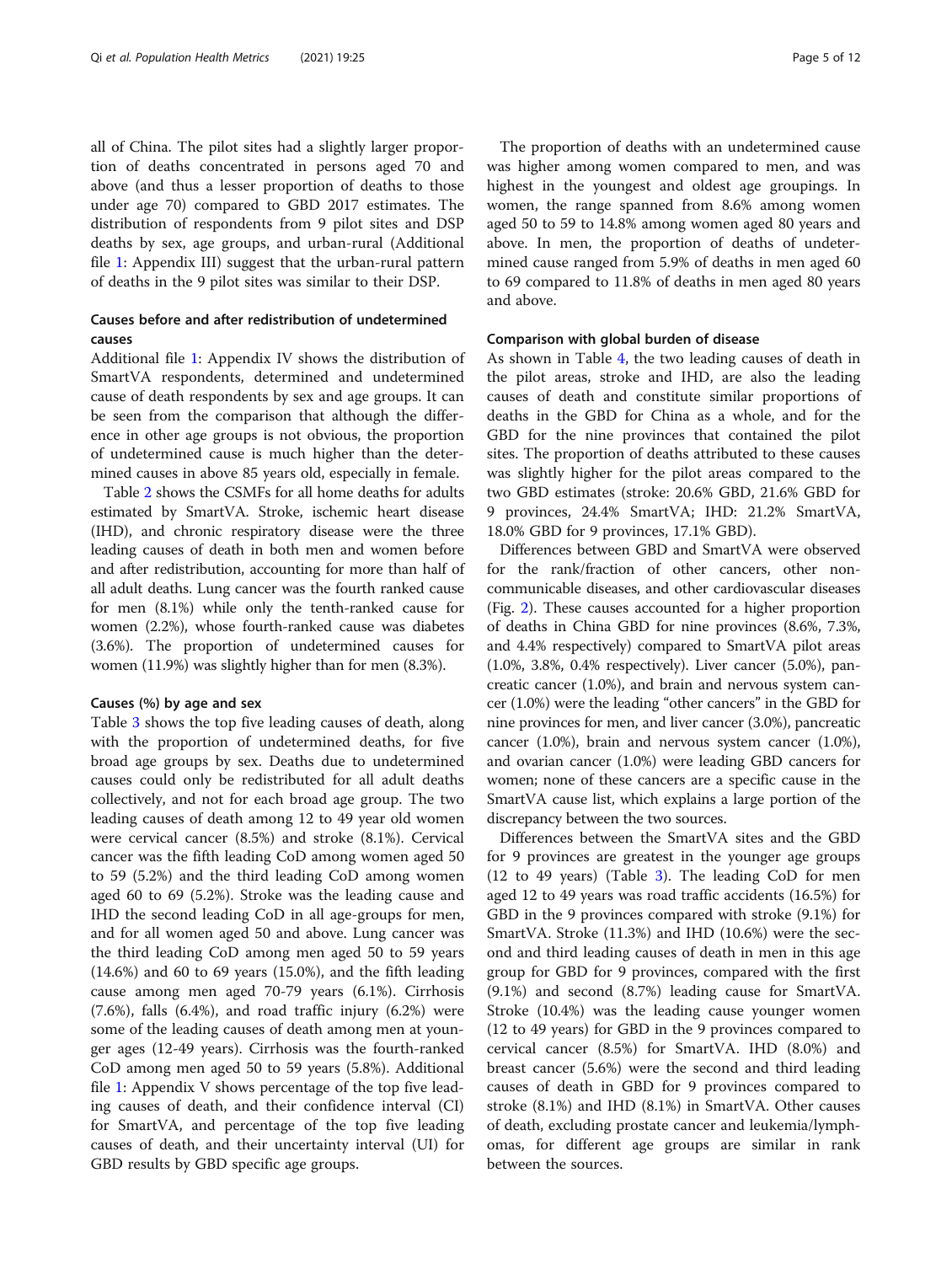<span id="page-5-0"></span>

|       |  | Table 2 Adult cause-specific mortality fractions before and after redistribution of undetermined cause category by sex, 2017-2018 |
|-------|--|-----------------------------------------------------------------------------------------------------------------------------------|
| (9/0) |  |                                                                                                                                   |

| Cause                           | <b>Both</b>   |       | Male          |       | Female        |       |  |
|---------------------------------|---------------|-------|---------------|-------|---------------|-------|--|
|                                 | <b>Before</b> | After | <b>Before</b> | After | <b>Before</b> | After |  |
| Stroke                          | 23.1          | 24.4  | 21.1          | 22.0  | 25.6          | 27.0  |  |
| Ischemic heart disease          | 20.1          | 21.2  | 17.9          | 18.6  | 22.9          | 24.1  |  |
| Chronic respiratory             | 9.7           | 10.6  | 10.5          | 11.1  | 8.8           | 9.7   |  |
| Lung cancer                     | 5.2           | 5.5   | 7.8           | 8.1   | 1.9           | 2.2   |  |
| Other non-communicable diseases | 3.1           | 3.8   | 3.7           | 4.2   | 2.3           | 3.2   |  |
| Pneumonia                       | 2.8           | 3.3   | 3.3           | 3.7   | 2.2           | 2.8   |  |
| Prostate cancer                 | 2.9           | 3.0   | 5.2           | 5.3   | 0.0           | 0.0   |  |
| <b>Diabetes</b>                 | 2.6           | 2.9   | 2.0           | 2.2   | 3.3           | 3.6   |  |
| Leukemia/lymphomas              | 2.3           | 2.5   | 2.2           | 2.4   | 2.4           | 2.6   |  |
| Other injuries                  | 2.1           | 2.5   | 2.0           | 2.2   | 2.3           | 2.7   |  |
| Cirrhosis                       | 2.1           | 2.4   | 2.9           | 3.1   | 1.2           | 1.5   |  |
| Esophageal cancer               | 2.0           | 2.1   | 2.3           | 2.5   | 1.6           | 1.7   |  |
| Falls                           | 2.0           | 2.1   | 2.0           | 2.1   | 1.9           | 2.1   |  |
| Stomach cancer                  | 1.3           | 1.5   | 1.3           | 1.4   | 1.4           | 1.6   |  |
| Chronic kidney disease          | 1.2           | 1.5   | 1.3           | 1.5   | 1.1           | 1.5   |  |
| Cervical cancer                 | 1.3           | 1.4   | 0.0           | 0.0.  | 3.0           | 3.0   |  |
| Road traffic                    | 1.1           | 1.3   | 1.4           | 1.5   | 0.8           | 0.9   |  |
| Poisonings                      | 0.9           | 1.2   | 1.0           | 1.3   | 0.8           | 1.1   |  |
| Tuberculosis                    | 0.9           | 1.1   | 1.1           | 1.3   | 0.6           | 0.8   |  |
| Other cancers                   | 0.6           | 1.0   | 0.6           | 0.9   | 0.7           | 1.1   |  |
| Diarrhea/dysentery              | 0.5           | 1.0.  | 0.5           | 0.9   | 0.6           | 1.2   |  |
| Breast cancer                   | 0.5           | 0.6   | 0.0           | 0.0   | 1.1           | 1.2   |  |
| Suicide                         | 0.5           | 0.6   | 0.6           | 0.7   | 0.5           | 0.6   |  |
| Drowning                        | 0.4           | 0.6   | 0.5           | 0.6   | 0.3           | 0.5   |  |
| Other infectious diseases       | 0.3           | 0.5   | 0.2           | 0.4   | 0.4           | 0.7   |  |
| Other cardiovascular diseases   | 0.0           | 0.4   | 0.0           | 0.3   | 0.0           | 0.5   |  |
| Fires                           | 0.2           | 0.3   | 0.2           | 0.3   | 0.2           | 0.3   |  |
| <b>AIDS</b>                     | 0.1           | 0.3   | 0.1           | 0.3   | 0.1           | 0.3   |  |
| Homicide                        | 0.1           | 0.3   | 0.1           | 0.2   | 0.1           | 0.3   |  |
| Colorectal cancer               | 0.0           | 0.3   | 0.0           | 0.3   | 0.0           | 0.4   |  |
| Maternal                        | 0.0           | 0.0   | 0.0           | 0.0   | 0.1           | 0.1   |  |
| Undetermined                    | 9.9           | 0.0   | 8.3           | 0.0   | 11.9          | 0.0.  |  |

According to the SmartVA results, 6.2% of deaths were due to communicable and neonatal, maternal, and nutritional diseases (GBD group 1); 84.9% of deaths due to non-communicable disease (NCDs) (GBD group 2); and 8.9% of deaths due to injuries (GBD group 3). SmartVA attributed a lower proportion of deaths to NCDs compared with the GBD 2017 China estimates (group 2: 89.5%) and GBD estimates for 9 provinces (group 2: 91.1%) (Table [5\)](#page-8-0).

## **Discussion**

This pilot study was conducted to determine whether SmartVA could be an appropriate and effective tool for VA in China in terms of training and implementation and obtaining reliable CoD data. The study also aimed to provide an empirical assessment of the GBD estimation methods used in China.

Non-communicable diseases (NCDs) dominate the leading causes of death in all age groups and for both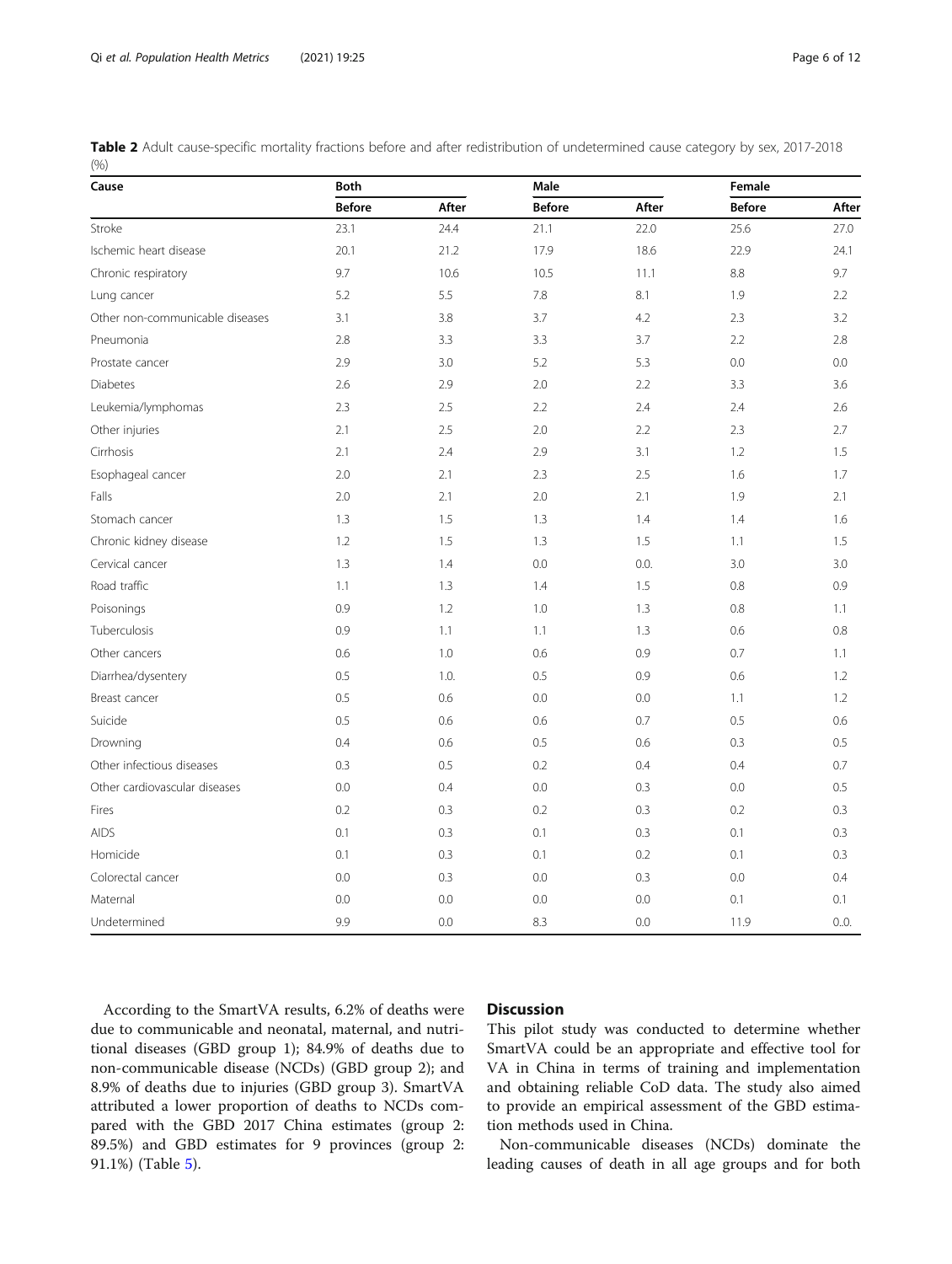<span id="page-6-0"></span>

| 4.5<br>$\overline{4}$<br>27<br>$\frac{1}{3}$<br>communicable<br>Undetermined<br>Undetermined<br>Other injuries<br>Pneumonia<br>Other non-<br>respiratory<br>respiratory<br><b>Diabetes</b><br>diseases<br>Chronic<br>Chronic<br>Stroke<br>Stroke<br>Total<br>Total<br>ဒ္ပိ<br>$\widehat{\Xi}$<br>$\supseteq$<br>GBD for 9<br>provinces<br>660,879<br>455,514<br>24.4<br>15.8<br>12.5<br>24.7<br>10.7<br>19.1<br>$\overline{0}$ .<br>$\overline{C}$<br>$\overline{0}$ .<br>$\Box$<br>$\overline{9}$<br>$\overline{21}$<br>1,879<br>% of<br>total<br>1471<br>23.9<br>23.6<br>12.4<br>192<br>29.7<br>64<br>6.9<br>8.6<br>9.0<br>3.5<br>2.5<br>$\overline{61}$<br>Undetermined<br>Undetermined<br>Lung cancer<br>Pneumonia<br>respiratory<br>respiratory<br><b>Diabetes</b><br>Prostate<br>Chronic<br>Chronic<br>Stroke<br>cancer<br>Stroke<br>Total<br>Total<br>င်္င<br>$\widehat{\Xi}$<br>$\supseteq$<br>GBD for 9<br>provinces<br>592,448<br>334,850<br>13.9<br>21.4<br>12.0<br>22.0<br>15.4<br>0.0<br>6.4<br>0.6<br>$\overline{0}$ .<br>LV.<br>$\overline{0}$<br>$\overline{71}$<br>1,324<br>% of<br>total<br>21.4<br>15.9<br>20.5<br>15.0<br>21.7<br>787<br>63<br>5.9<br>5.2<br>5.0<br>4.8<br>9.9<br>$\overline{71}$<br>Undetermined<br>Undetermined<br>Lung cancer<br>lymphomas<br>Leukemia/<br>respiratory<br>espiratory<br>Prostate<br>Chronic<br>Chronic<br>Cervical<br>cancer<br>cancer<br>Stroke<br>Stroke<br>Total<br>Total<br>င်္င<br>$\frac{1}{2}$<br>$\supseteq$<br>GBD for 9<br>provinces<br>127,584<br>262,201<br>17.6<br>18.0<br>116<br>13.5<br>10.3<br>3.6<br>3.5<br>$\overline{0}$ .<br>3.5<br>$\frac{1}{2}$<br>3.5<br>$\rm ^{\circ}$<br>% of<br>total<br>17.6<br>15.3<br>14.6<br>14.6<br>20.7<br>290<br>673<br>5.8<br>8.6<br>52<br>57<br>72<br>52<br>$\overline{6}$<br>Undetermined<br>Undetermined<br>ng cancer<br>Leukemia/<br>lymphomas<br>respiratory<br><b>Diabetes</b><br>Cirrhosis<br>Chronic<br>Cervical<br>cancer<br>Stroke<br>Stroke<br>Total<br>Total<br>GOD<br>$\triangleq$<br>$\supseteq$<br>Ĕ<br>GBD for 9<br>provinces<br>236,445<br>103,906<br>10.6<br>10.4<br>16.5<br>113<br>$\overline{0}$ .<br>8.0<br>2.6<br>$\overline{0}$ .<br>3.5<br>3.5<br>3.6<br>5.6<br>% of<br>total<br>Undetermined Undetermined 10.5<br>Undetermined Undetermined 12.1<br>246<br>485<br>62<br>7.3<br>7.6<br>64<br>8.5<br>7.7<br>$\overline{9}$ .<br>8.7<br>$\overline{8}$<br>$\overline{\circ}$<br>Breast cancer<br>lymphomas<br>Road traffic<br>Leukemia/<br>Cirrhosis<br>Cervical<br>cancer<br>Stroke<br>Stroke<br>Total<br>င်္င<br>Total<br>Falls<br>$\supseteq$<br>$E_{\pm}$<br>Total<br>Total<br>$\sqrt{ }$<br>5<br>$\infty$<br>4<br>4<br>Female<br>Male | Gender Ranking | 12-49 years |  | -59 years<br>ន្ល |  | 60-69 years |  | 70-79 years |  | 80+ years |               |                        |
|---------------------------------------------------------------------------------------------------------------------------------------------------------------------------------------------------------------------------------------------------------------------------------------------------------------------------------------------------------------------------------------------------------------------------------------------------------------------------------------------------------------------------------------------------------------------------------------------------------------------------------------------------------------------------------------------------------------------------------------------------------------------------------------------------------------------------------------------------------------------------------------------------------------------------------------------------------------------------------------------------------------------------------------------------------------------------------------------------------------------------------------------------------------------------------------------------------------------------------------------------------------------------------------------------------------------------------------------------------------------------------------------------------------------------------------------------------------------------------------------------------------------------------------------------------------------------------------------------------------------------------------------------------------------------------------------------------------------------------------------------------------------------------------------------------------------------------------------------------------------------------------------------------------------------------------------------------------------------------------------------------------------------------------------------------------------------------------------------------------------------------------------------------------------------------------------------------------------------------------------------------------------------------------------------------------------------------------------------------------------------------------------------------------------------------------------------------------------------------------------------------------------------------------------------------------------------------------------------------------------------------------------------------------------------|----------------|-------------|--|------------------|--|-------------|--|-------------|--|-----------|---------------|------------------------|
|                                                                                                                                                                                                                                                                                                                                                                                                                                                                                                                                                                                                                                                                                                                                                                                                                                                                                                                                                                                                                                                                                                                                                                                                                                                                                                                                                                                                                                                                                                                                                                                                                                                                                                                                                                                                                                                                                                                                                                                                                                                                                                                                                                                                                                                                                                                                                                                                                                                                                                                                                                                                                                                                           |                |             |  |                  |  |             |  |             |  |           | % of<br>total | GBD for 9<br>provinces |
|                                                                                                                                                                                                                                                                                                                                                                                                                                                                                                                                                                                                                                                                                                                                                                                                                                                                                                                                                                                                                                                                                                                                                                                                                                                                                                                                                                                                                                                                                                                                                                                                                                                                                                                                                                                                                                                                                                                                                                                                                                                                                                                                                                                                                                                                                                                                                                                                                                                                                                                                                                                                                                                                           |                |             |  |                  |  |             |  |             |  |           | 23.8          | 23.4                   |
|                                                                                                                                                                                                                                                                                                                                                                                                                                                                                                                                                                                                                                                                                                                                                                                                                                                                                                                                                                                                                                                                                                                                                                                                                                                                                                                                                                                                                                                                                                                                                                                                                                                                                                                                                                                                                                                                                                                                                                                                                                                                                                                                                                                                                                                                                                                                                                                                                                                                                                                                                                                                                                                                           |                |             |  |                  |  |             |  |             |  |           | 21.2          | 22.8                   |
|                                                                                                                                                                                                                                                                                                                                                                                                                                                                                                                                                                                                                                                                                                                                                                                                                                                                                                                                                                                                                                                                                                                                                                                                                                                                                                                                                                                                                                                                                                                                                                                                                                                                                                                                                                                                                                                                                                                                                                                                                                                                                                                                                                                                                                                                                                                                                                                                                                                                                                                                                                                                                                                                           |                |             |  |                  |  |             |  |             |  |           | 15.2          | 15.2                   |
|                                                                                                                                                                                                                                                                                                                                                                                                                                                                                                                                                                                                                                                                                                                                                                                                                                                                                                                                                                                                                                                                                                                                                                                                                                                                                                                                                                                                                                                                                                                                                                                                                                                                                                                                                                                                                                                                                                                                                                                                                                                                                                                                                                                                                                                                                                                                                                                                                                                                                                                                                                                                                                                                           |                |             |  |                  |  |             |  |             |  |           |               | $\overline{21}$        |
|                                                                                                                                                                                                                                                                                                                                                                                                                                                                                                                                                                                                                                                                                                                                                                                                                                                                                                                                                                                                                                                                                                                                                                                                                                                                                                                                                                                                                                                                                                                                                                                                                                                                                                                                                                                                                                                                                                                                                                                                                                                                                                                                                                                                                                                                                                                                                                                                                                                                                                                                                                                                                                                                           |                |             |  |                  |  |             |  |             |  |           |               | 94                     |
|                                                                                                                                                                                                                                                                                                                                                                                                                                                                                                                                                                                                                                                                                                                                                                                                                                                                                                                                                                                                                                                                                                                                                                                                                                                                                                                                                                                                                                                                                                                                                                                                                                                                                                                                                                                                                                                                                                                                                                                                                                                                                                                                                                                                                                                                                                                                                                                                                                                                                                                                                                                                                                                                           |                |             |  |                  |  |             |  |             |  |           | 118           | $\overline{0}$ .       |
|                                                                                                                                                                                                                                                                                                                                                                                                                                                                                                                                                                                                                                                                                                                                                                                                                                                                                                                                                                                                                                                                                                                                                                                                                                                                                                                                                                                                                                                                                                                                                                                                                                                                                                                                                                                                                                                                                                                                                                                                                                                                                                                                                                                                                                                                                                                                                                                                                                                                                                                                                                                                                                                                           |                |             |  |                  |  |             |  |             |  |           | 1,998         | 636,735                |
|                                                                                                                                                                                                                                                                                                                                                                                                                                                                                                                                                                                                                                                                                                                                                                                                                                                                                                                                                                                                                                                                                                                                                                                                                                                                                                                                                                                                                                                                                                                                                                                                                                                                                                                                                                                                                                                                                                                                                                                                                                                                                                                                                                                                                                                                                                                                                                                                                                                                                                                                                                                                                                                                           |                |             |  |                  |  |             |  |             |  |           | 26.9          | 22.5                   |
|                                                                                                                                                                                                                                                                                                                                                                                                                                                                                                                                                                                                                                                                                                                                                                                                                                                                                                                                                                                                                                                                                                                                                                                                                                                                                                                                                                                                                                                                                                                                                                                                                                                                                                                                                                                                                                                                                                                                                                                                                                                                                                                                                                                                                                                                                                                                                                                                                                                                                                                                                                                                                                                                           |                |             |  |                  |  |             |  |             |  |           | 25.1          | 26.5                   |
|                                                                                                                                                                                                                                                                                                                                                                                                                                                                                                                                                                                                                                                                                                                                                                                                                                                                                                                                                                                                                                                                                                                                                                                                                                                                                                                                                                                                                                                                                                                                                                                                                                                                                                                                                                                                                                                                                                                                                                                                                                                                                                                                                                                                                                                                                                                                                                                                                                                                                                                                                                                                                                                                           |                |             |  |                  |  |             |  |             |  |           | 11.6          | 13.2                   |
|                                                                                                                                                                                                                                                                                                                                                                                                                                                                                                                                                                                                                                                                                                                                                                                                                                                                                                                                                                                                                                                                                                                                                                                                                                                                                                                                                                                                                                                                                                                                                                                                                                                                                                                                                                                                                                                                                                                                                                                                                                                                                                                                                                                                                                                                                                                                                                                                                                                                                                                                                                                                                                                                           |                |             |  |                  |  |             |  |             |  |           |               | $\sim$                 |
|                                                                                                                                                                                                                                                                                                                                                                                                                                                                                                                                                                                                                                                                                                                                                                                                                                                                                                                                                                                                                                                                                                                                                                                                                                                                                                                                                                                                                                                                                                                                                                                                                                                                                                                                                                                                                                                                                                                                                                                                                                                                                                                                                                                                                                                                                                                                                                                                                                                                                                                                                                                                                                                                           |                |             |  |                  |  |             |  |             |  |           |               | $\overline{1.0}$       |
|                                                                                                                                                                                                                                                                                                                                                                                                                                                                                                                                                                                                                                                                                                                                                                                                                                                                                                                                                                                                                                                                                                                                                                                                                                                                                                                                                                                                                                                                                                                                                                                                                                                                                                                                                                                                                                                                                                                                                                                                                                                                                                                                                                                                                                                                                                                                                                                                                                                                                                                                                                                                                                                                           |                |             |  |                  |  |             |  |             |  |           | 14.8          | $\overline{0}$ .       |
|                                                                                                                                                                                                                                                                                                                                                                                                                                                                                                                                                                                                                                                                                                                                                                                                                                                                                                                                                                                                                                                                                                                                                                                                                                                                                                                                                                                                                                                                                                                                                                                                                                                                                                                                                                                                                                                                                                                                                                                                                                                                                                                                                                                                                                                                                                                                                                                                                                                                                                                                                                                                                                                                           |                |             |  |                  |  |             |  |             |  |           | 2367          | 733,885                |

| りりり                                                                                                                                           |
|-----------------------------------------------------------------------------------------------------------------------------------------------|
| yalish tahudhararartartar 1976   Africa Africa Alisha Anglia Africa Africa Africa Africa Africa Africa Africa A<br>j<br>こりりり<br>$\frac{1}{2}$ |
| j<br>$\frac{5}{1}$<br>;                                                                                                                       |
| 5<br>j                                                                                                                                        |
|                                                                                                                                               |
| うりり                                                                                                                                           |
| ころころ ひ<br>J                                                                                                                                   |
| ジニノミ ノニコ Dコマ                                                                                                                                  |
|                                                                                                                                               |
| $\frac{1}{2}$                                                                                                                                 |
| ֖֖֖֖֖֧֖֪֚֚֚֚֚֚֚֚֚֚֚֚֚֚֚֚֚֚֚֚֚֚֚֚֡֝֓֝֓֬֓֓֬֓֓֬֓֓֓֬֓֓֬֝֓֬֝֓֬֓֓֬֝֓֬֝֬֓֬֝֬֝֬֝֓֬֝֬֝֬<br>j<br>$\frac{1}{2}$<br>J                                     |
| j<br>- 1- 1-<br>j                                                                                                                             |
|                                                                                                                                               |
| ) とうりょう<br>Ó<br>l<br>able 3 Perce                                                                                                             |
|                                                                                                                                               |
| F                                                                                                                                             |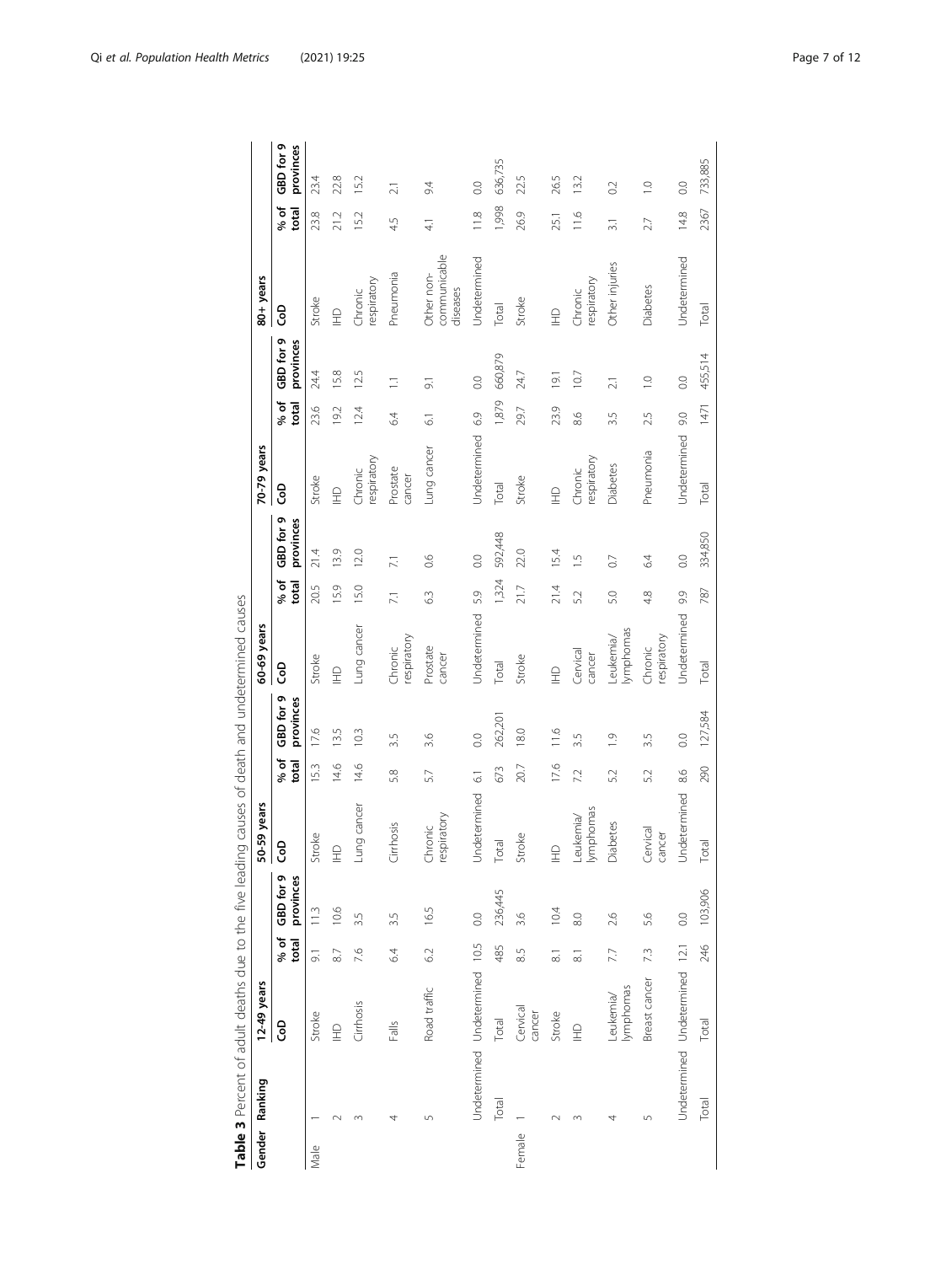| CoD                                     | <b>Both</b>         |                                |                  | Male         |                        |                  | Female      |                        |                  |
|-----------------------------------------|---------------------|--------------------------------|------------------|--------------|------------------------|------------------|-------------|------------------------|------------------|
|                                         |                     | SmartVA GBD for 9<br>provinces | GBD for<br>China | SmartVA      | GBD for 9<br>provinces | GBD for<br>China | SmartVA     | GBD for 9<br>provinces | GBD for<br>China |
| Stroke                                  | 24.4                | 21.6                           | 20.6             | 22           | 21.4                   | 20.3             | 27          | 21.9                   | 20.9             |
| Ischemic Heart Disease                  | 21.2                | 18                             | 17.1             | 18.6         | 16.4                   | 15.9             | 24.1        | 20.2                   | 18.7             |
| Chronic Respiratory                     | 10.6                | 9.8                            | 9.8              | 11.1         | 9.8                    | 9.8              | 9.7         | 9.9                    | 9.9              |
| Other Cancers                           | $\mathbf{1}$        | 8.6                            | 8.9              | 0.9          | 9.6                    | 10               | 1.1         | 7.2                    | 7.4              |
| Other Non-<br>communicable Diseases     | 3.8                 | 7.3                            | 8.1              | 4.2          | 5.8                    | 6.4              | 3.2         | 9.3                    | 10.4             |
| Lung Cancer                             | 5.5                 | 7.1                            | 6.8              | 8.1          | 8.3                    | 8                | 2.2         | 5.3                    | 5                |
| Other Cardiovascular<br><b>Diseases</b> | 0.4                 | 4.4                            | 5                | 0.3          | 3.8                    | 4.3              | 0.5         | 5.2                    | 6                |
| Stomach Cancer                          | 1.5                 | 3.8                            | 3.5              | 1.4          | 4.5                    | 4.1              | 1.6         | 2.8                    | 2.6              |
| Road Traffic                            | 1.3                 | 2.5                            | 2.5              | 1.5          | 3.3                    | 3.3              | 0.9         | 1.5                    | 1.5              |
| Esophegal cancer                        | 2.1                 | 2.4                            | 2.1              | 2.5          | 3.1                    | 2.6              | 1.7         | 1.5                    | 1.3              |
| Colorectal Cancer                       | 0.3                 | 1.6                            | 1.8              | 0.3          | 1.7                    | 1.9              | 0.4         | 1.6                    | 1.8              |
| Chronic kidney disease                  | 1.5                 | 1.5                            | 1.7              | 1.5          | 1.4                    | 1.6              | 1.5         | 1.6                    | 1.9              |
| Cirrhosis                               | 2.4                 | 1.4                            | 1.5              | 3.1          | 1.7                    | 1.8              | 1.5         | $\mathbf{1}$           | 1                |
| <b>Diabetes</b>                         | 2.9                 | 1.3                            | 1.5              | 2.2          | 1.1                    | 1.2              | 3.6         | 1.7                    | 1.8              |
| Pneumonia                               | 3.3                 | 1.2                            | 1.5              | 3.7          | 1.2                    | 1.5              | 2.8         | 1.3                    | 1.6              |
| Falls                                   | 2.1                 | 1.1                            | 1.3              | 2.1          | 1.2                    | 1.3              | 2.1         | 0.9                    | 1.3              |
| Suicide                                 | 0.6                 | 1.5                            | 1.3              | 0.7          | 1.5                    | 1.3              | 0.6         | 1.5                    | 1.2              |
| <b>Breast Cancer</b>                    | 0.6                 | 0.8                            | 0.9              | $\mathbf 0$  | 0                      | 0                | 1.2         | 1.9                    | $\overline{2}$   |
| Other Injuries                          | 2.5                 | 0.7                            | 0.7              | 2.2          | 0.9                    | 0.9              | 2.7         | 0.3                    | 0.4              |
| Drowning                                | 0.6                 | 0.5                            | 0.5              | 0.6          | 0.5                    | 0.5              | 0.5         | 0.4                    | 0.4              |
| Leukemia/Lymphomas                      | 2.5                 | 0.5                            | 0.5              | 2.4          | 0.5                    | 0.5              | 2.6         | 0.5                    | 0.5              |
| Prostate Cancer                         | 3                   | 0.5                            | 0.5              | 5.3          | 0.8                    | 0.9              | $\mathbf 0$ | 0                      | $\mathbf 0$      |
| Cervical Cancer                         | 1.4                 | 0.4                            | 0.4              | $\mathbf 0$  | 0                      | $\circ$          | 3           | $\mathbf{1}$           | 1                |
| Other Infectious Diseases               | 0.5                 | 0.3                            | 0.4              | 0.4          | 0.3                    | 0.4              | 0.7         | 0.3                    | 0.3              |
| Tuberculosis                            | 1.1                 | 0.3                            | 0.4              | 1.3          | 0.4                    | 0.5              | 0.8         | 0.2                    | 0.3              |
| <b>AIDS</b>                             | 0.3                 | 0.3                            | 0.3              | 0.3          | 0.4                    | 0.4              | 0.3         | 0.2                    | 0.2              |
| Poisonings                              | 1.2                 | 0.3                            | 0.2              | 1.3          | 0.3                    | 0.2              | 1.1         | 0.3                    | 0.2              |
| Fires                                   | 0.3                 | 0.1                            | 0.1              | 0.3          | 0.1                    | 0.1              | 0.3         | 0.1                    | 0.1              |
| Homicide                                | 0.3                 | 0.1                            | 0.1              | 0.2          | 0.1                    | 0.2              | 0.3         | 0.1                    | 0.1              |
| Bite of Venomous<br>Animal              | $\mathsf{O}\xspace$ | $\overline{0}$                 | $\mathbf 0$      | $\mathbf 0$  | $\mathsf{O}\xspace$    | $\circ$          | $\circ$     | $\mathbf{0}$           | $\mathbf 0$      |
| Diarrhea/Dysentery                      | 1                   | $\mathbf{0}$                   | $\mathbf 0$      | 0.9          | $\mathbf 0$            | $\mathbf 0$      | 1.2         | $\mathbf{0}$           | $\mathbf{0}$     |
| Maternal                                | $\circ$             | $\Omega$                       | $\Omega$         | $\mathbf{0}$ | $\mathbf 0$            | $\Omega$         | 0.1         | $\Omega$               | 0.1              |

<span id="page-7-0"></span>Table 4 Distribution of SmartVA causes for adult deaths compared to China GBD 2017 by sex, 2017-2018

sexes, which highlights the importance of focusing management and prevention measures on NCDs [\[28\]](#page-11-0). Stroke, ischemic heart disease, and chronic respiratory diseases were the top three CoDs in the majority of age groups in men and women. The predominance of stroke and IHD as the leading causes across most adult age groups indicates possible risk factors (such as hypertension and tobacco use) [[21\]](#page-10-0), and addressing these in early adulthood needs to be prioritized [[29](#page-11-0)]. Lung cancer and chronic

respiratory diseases featured in the top five leading causes of death in males aged between 50 and 79 years, and cirrhosis in ages 50-59 years, which suggests that a high prevalence of tobacco and alcohol use is likely in the study areas [[28,](#page-11-0) [30\]](#page-11-0). Cervical cancer was the leading cause of death among young women aged 12 to 49 years. Screening for cervical cancer and provision of the HPV vaccine for young women should be prioritized to reduce the burden of this disease [[31](#page-11-0)]. Targeting strategies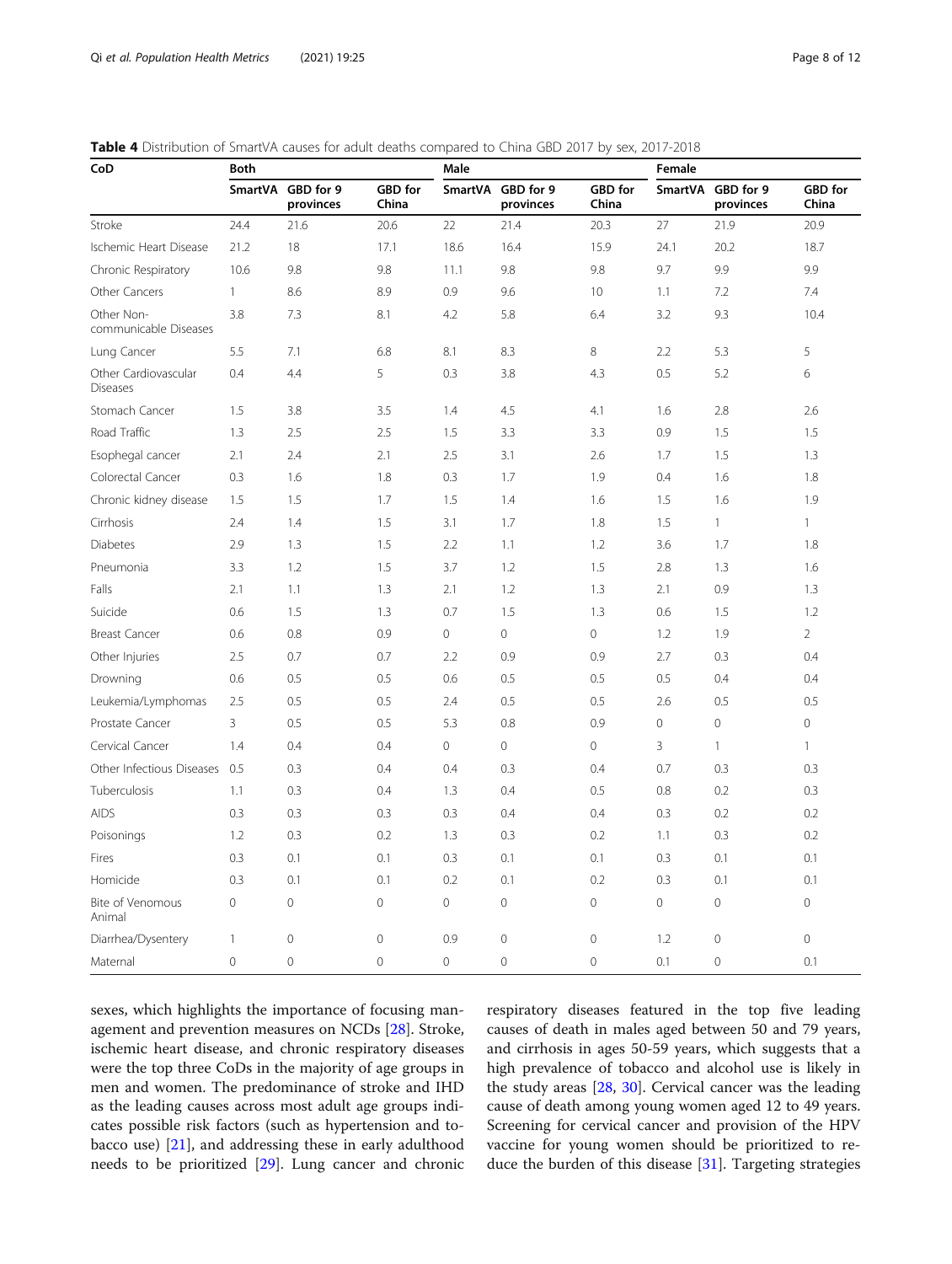<span id="page-8-0"></span>GBD for 9 provinces\_Both (%) List COD  $1\!\!$ Stroke  $\overline{1}$ **Ischemic Heart Disease**  $\overline{2}$  $\overline{3}$ Chronic Respiratory  $\overline{4}$ <sup>15</sup><br>SmartVA\_Both (%) Other Cancers  $\overline{5}$ Other Non-communicable Diseases  $\begin{array}{c} 6 \\ 7 \\ 8 \end{array}$ Lung Cancer Other Cardiovascular Diseases Stomach Cancer  $\frac{9}{10}$ Road Traffic Esophegal cancer<br>Colorectal Cancer<br>Chronic kidney disease  $11$ <br> $12$ <br> $13$ <br> $14$ <br> $15$ <br> $16$ GBD for 9 provinces\_Male  $\binom{96}{8}$ Circhic<br>Circhosis<br>Diabetes ł Pneumonia Falls  $17$ Suicide Í.  $18$ **Breast Cancer** 19 Other Injuries Drowning<br>Drowning<br>Leukemia/Lymphomas 20<br>
22<br>
23<br>
24<br>
25<br>
26<br>
27<br>
28<br>
29<br>
30<br>
31  $14<sup>4</sup>15$  $\frac{7}{4}$  $\cdot_{29}$ Prostate Cancer 調整  $^{25}$ Cervical Cancer Other Infectious Diseases Tuberculosis<br>AIDS<br>Poisonings SmartVA\_Male (%) Fires<br>
Homicide<br>
Pincide Homicide<br>Bite of Venomous Animal<br>Diarrhea/Dysentery  $\overline{32}$ Maternal GBD for 9 provinces\_Female (%)  $\frac{2}{4}$ <sup>15</sup><br>SmartVA\_Female (%) Fig. 2 Cause-specific mortality fraction (CSMF) scatter plots with both sex (a) and male (b) and (c) in 2017-2018

 $\frac{2}{4}$ 



| <b>GBD</b>                                                   | GBD for China (%) | GBD for 9 provinces | SmartVA (%) |
|--------------------------------------------------------------|-------------------|---------------------|-------------|
| Communicable and neonate, maternal, and nutritional diseases |                   |                     |             |
| Non-communicable disease                                     | 89.5              | 91.                 | 84.9        |
| Injuries                                                     |                   | 6.8                 | 8.9         |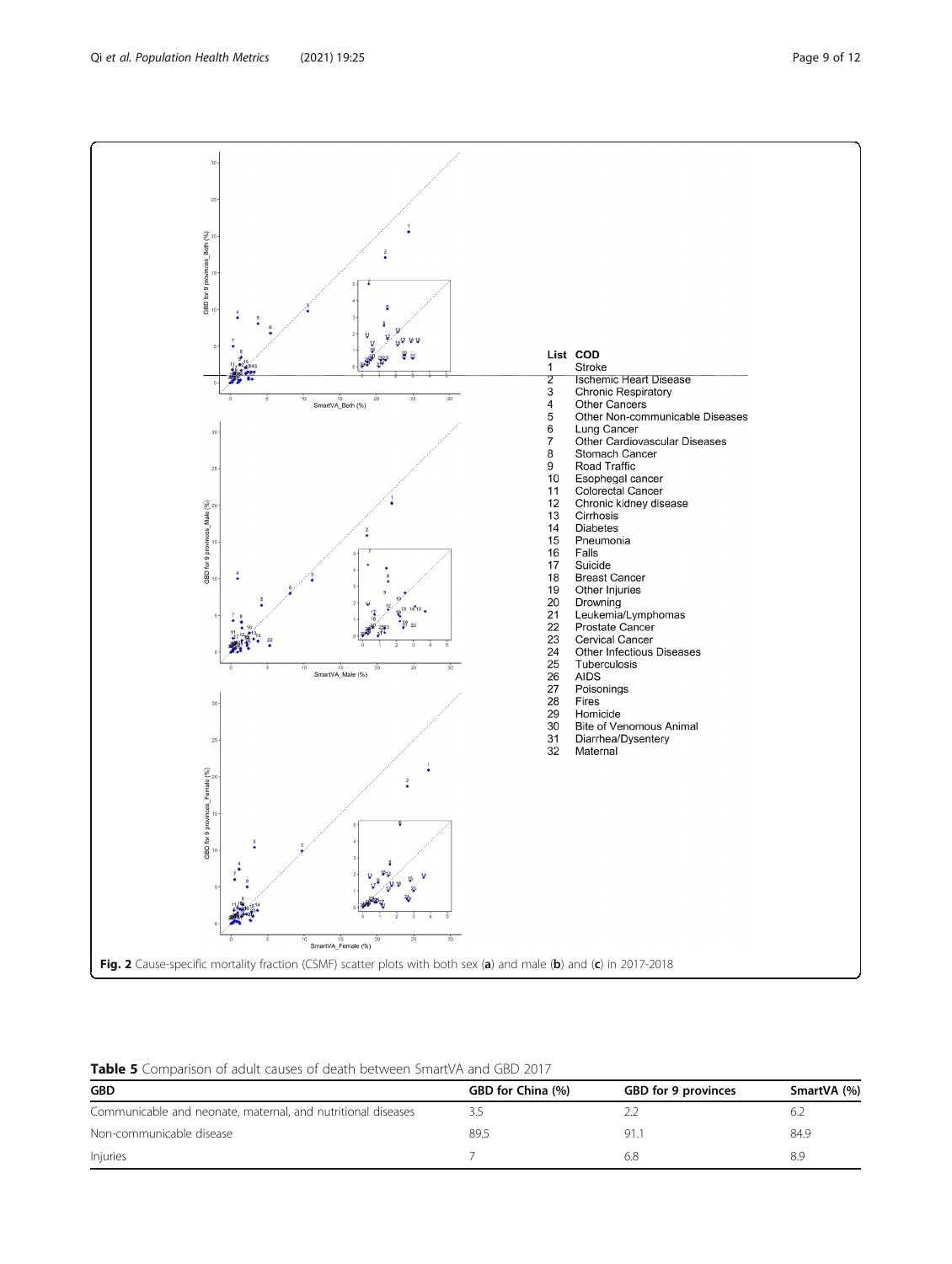<span id="page-9-0"></span>to reduce risky behavior in men at younger ages (12-49 years) is also needed to address falls and road traffic injury deaths in this age group.

Our study shows that the distributions of the three broad cause categories from SmartVA are quite similar and comparable with the GBD 2017 estimates [[26\]](#page-11-0), with the most notable difference being a higher proportion of deaths from communicable diseases in the pilot sites. For more specific causes of death, there are also quite similar cause proportions in this study and the GBD, with the exception of residual cause categories (e.g., other non-communicable, other cardiovascular, other cancers), and for causes in specific ages by sex (e.g., cirrhosis). Differences are most likely because (1) the GBD estimates CSMFs for all deaths in the 9 provinces or all of China, while SmartVA estimates them for home deaths in the pilot sites only—deaths of younger people and some specific causes such as road traffic accidents are more likely to occur at hospital or on the way to hospital rather than at home [\[32](#page-11-0)], and home deaths are not representative of all deaths. (2) Some related causes of death are difficult to distinguish with VA, for example, cirrhosis and liver cancer. The higher proportions of deaths in SmartVA due to group 1 causes may be the result of misclassification of pneumonia and chronic respiratory deaths. (3) Possible errors in GBD estimates because they are largely model-driven and lack reliable cause of death data as an input (which is partly why verbal autopsy is being piloted in this study).

The proportion of undetermined CoD increased with age. Increased number of co-morbidities at older ages makes ascertaining the CoD relatively more difficult. Although it is difficult to eliminate undetermined causes, they can be reduced through close monitoring and evaluation. The proportion of deaths with an undetermined cause, a good measure of the quality of VA data collected, was only 10%, which is at the lower end of the range of 10-20% that is commonly found  $[33]$  $[33]$ . This shows that a high-quality training and interview process along with close supervision and monitoring were maintained.

Overall, in this pilot study, the average unit price of each interview is about \$8 US dollars, and the average time of each interview is 10-15 min. The results from this study show that the VA findings are plausible and do not provide any significantly abnormal results. Furthermore, the age distribution of adult deaths is similar between Smart VA pilot sites, DSP reports, and GBD estimation. Moreover, if it is feasible in broader areas, Smart VA interview can be potentially embedded in the national death cause surveillance system in the future, to facilitate the determination of cause of death at home.

#### Strength and challenges

There are several strengths to this study. The study included a large number of adult home deaths. The refusal and loss to follow-up rates were minimal. The distributions of age groups and sex were similar to and comparable with those of the national population. The VA interviews were conducted by well-trained field staff using a validated electronic questionnaire, and analysis was carried out by automated computer software— SmartVA Analyze 2.0—to assign CoD.

Challenges were also encountered during the rolling out period of this pilot study. The interviews were a heavy workload for health staff, who were already busy with routine work. VA interviews were often conducted over weekends or in the evenings. Therefore, it was sometimes difficult to obtain appointments with the correct or best respondent to ensure good quality interviews. In addition, pilot areas were not selected to be nationally representative. However, the age distribution from this study is similar to that of DSPs in China.

#### Conclusion

We have systematically described applying SmartVA in China. Given the large and rising number of deaths being reported, the identification of the causes of death is becoming increasingly important. For out-of-facility deaths, verbal autopsy is a practical and feasible way to achieve this. Our study shows that good interviewer training and supervision, the use of convenient electronic tools to collect information (tablets) and the automated SmartVA analysis tool  $[34]$  $[34]$ , can lead to a low undetermined cause proportion (10%) and provide a stable and reliable result. The study also indicates the potential for this method to be applied more widely throughout China in order to make meaningful and sustained reductions in the proportion of unusable causes of death to better aid policy making [[35,](#page-11-0) [36](#page-11-0)].

#### Abbreviations

SmartVA: Smart verbal autopsy; CoD: Cause of death; PHMRC: Population Health Metrics Research Consortium; NCDs: Non-communicable diseases; IHD: Ischemic heart diseases; GBD: Global Burden of Disease; DSPs: Disease surveillance points system; CDRS: Chinese Center for Disease Control and Prevention Cause of Death Reporting System; WHO: World Health Organization; CSMFs: Cause-specific mortality fractions; CDC: Centers for Disease Control and Prevention; ODK: Open Data Kit software

#### Supplementary Information

The online version contains supplementary material available at [https://doi.](https://doi.org/10.1186/s12963-021-00256-1) [org/10.1186/s12963-021-00256-1.](https://doi.org/10.1186/s12963-021-00256-1)

Additional file 1: Appendix I. Gross Regional Product (GRP) urbanization rate, and life expectancy of the 9 pilot provinces. Appendix II. SmartVA Interview results from 9 pilot Provinces, 22 Districts between 2017 and 2018. Appendix III. The distribution of adult deaths from SmartVA and DSP, by sex ,age groups and urben-rural (%). Appendix IV. The distribution of adult deaths from determined and undetermined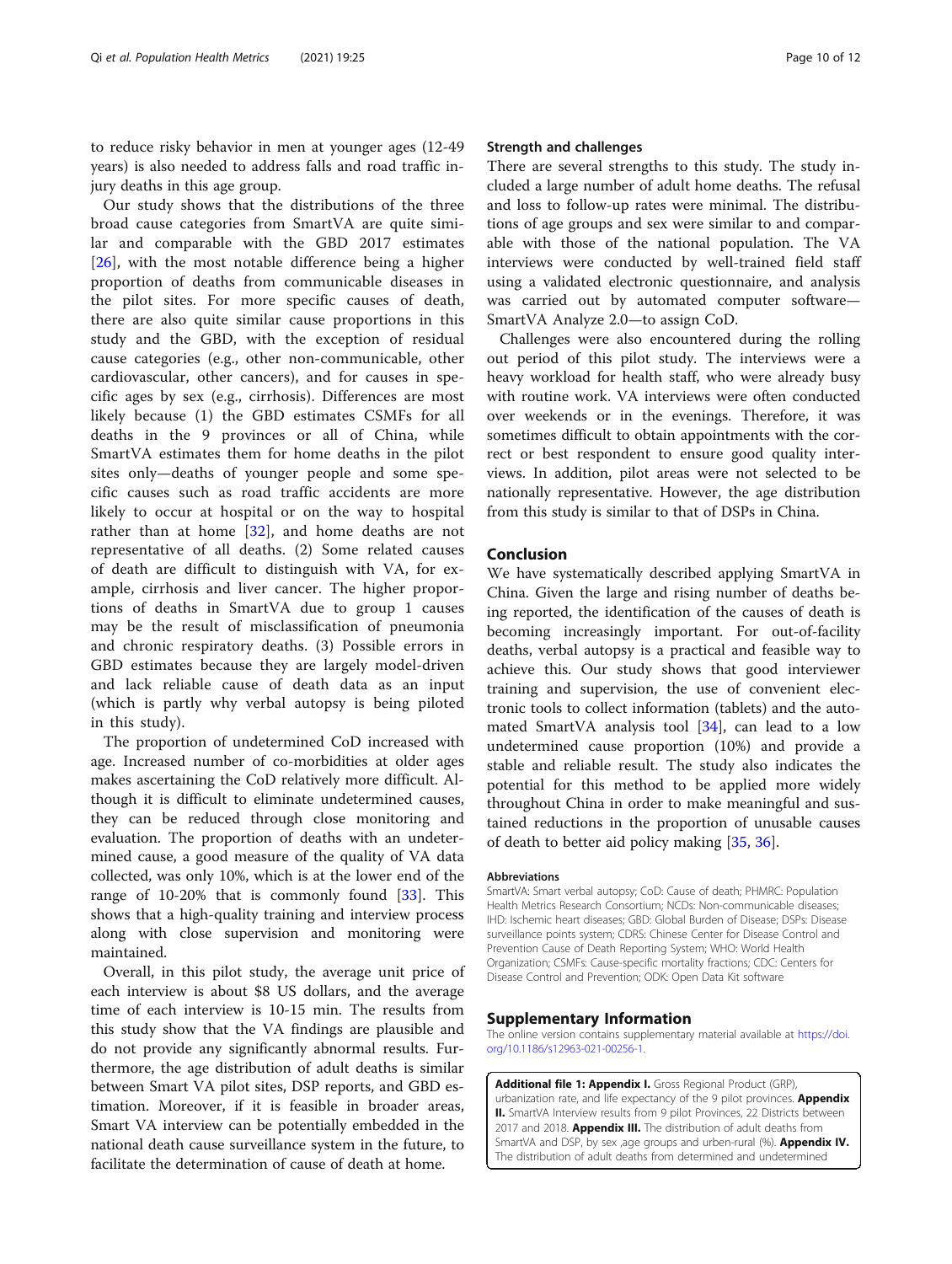<span id="page-10-0"></span>cause of death by sex and age groups (%). Appendix V. Percent of adult deaths due to the five leading causes of death and undetermined causes between SmartVA and GBD for China.

#### Acknowledgements

The authors thank the staff at the 9 provincial and 22 district level Centers for Disease Control and Prevention and primary health workers.

#### Authors' contributions

P.Y., M.Z., A.L., and D.M. designed the study. L.W., J.Q., Y.L., J.L., X.Z., and J.Y. curated data. J.Q. and P.Y. analyzed the data. P.Y., M.Z., A.L., and S.F. interpreted the results. J.Q., H.L., and H.C wrote the manuscript. R.S., T.A., A.L., and D.M. edited the manuscript. The authors read and approved the final manuscript.

#### Funding

Bloomberg Data for Health Initiative

#### Availability of data and materials

The data supporting the findings of this study are available from contact of the corresponding author.

#### **Declarations**

#### Ethics approval and consent to participate

The ethics review committee from the National Center for Chronic Non-Communicable Disease Control and Prevention (NCNCD) of the Chinese Center for Disease Control and Prevention approved the study. Verbal informed consent was obtained and recorded for all participants.

#### Consent for publication

Not applicable.

#### Competing interests

The authors have declared that no competing interests exist.

#### Author details

<sup>1</sup>National Center for Chronic and Noncommunicable Disease Control and Prevention, Chinese Center for Disease Control and Prevention, 27 Nanwei Road, Xicheng District, Beijing 100050, China. <sup>2</sup>Melbourne School of Population and Global Health, The University of Melbourne, 207 Bouverie Street, Carlton, Victoria, Australia. <sup>3</sup>Institute for Health Metrics and Evaluation, University of Washington, Seattle, USA.

### Received: 1 May 2020 Accepted: 13 April 2021 Published online: 04 May 2021

#### References

- 1. AbouZahr C, de Savigny D, Mikkelsen L, Setel PW, Lozano R, Lopez AD. Towards universal civil registration and vital statistics systems: the time is now. Lancet. 2015;386(10001):1407–18. [https://doi.org/10.1016/S0140-6736\(1](https://doi.org/10.1016/S0140-6736(15)60170-2) [5\)60170-2](https://doi.org/10.1016/S0140-6736(15)60170-2).
- 2. WHO. Strengthening civil registration and vital statistics for births, deaths and causes of death: resource kit. Geneva: World Health Organization; 2013.
- 3. Mahapatra P, Shibuya K, Lopez AD, Coullare F, Notzon FC, Rao C, et al. Civil registration systems and vital statistics: successes and missed opportunities. Lancet. 2007;370(9599):1653–63. [https://doi.org/10.1016/S0140-6736\(07\)61308-7](https://doi.org/10.1016/S0140-6736(07)61308-7).
- 4. Mikkelsen L, Phillips DE, AbouZahr C, Setel PW, de Savigny D, Lozano R, et al. A global assessment of civil registration and vital statistics systems: monitoring data quality and progress. Lancet. 2015;386(10001):1395–406. [https://doi.org/10.1016/S0140-6736\(15\)60171-4.](https://doi.org/10.1016/S0140-6736(15)60171-4)
- 5. Liu S, Wu X, Lopez AD, Wang L, Cai Y, Page A, et al. An integrated national mortality surveillance system for death registration and mortality surveillance, China. Bull World Health Organ. 2016;94(1):46–57. [https://doi.](https://doi.org/10.2471/BLT.15.153148) [org/10.2471/BLT.15.153148.](https://doi.org/10.2471/BLT.15.153148)
- 6. Noncommunicable Disease Control and Prevention, Chinese Center for Disease Control and Prevention & Center for Health Statistics and Information, National Health and Family Planning Commission. Chinese Mortality Surveillance Dataset 2014[M]. Beijing: Popular Science Press; 2015.
- 7. Noncommunicable Disease Control and Prevention, Chinese Center for Disease Control and Prevention & Center for Health Statistics and Information, National Health and Family Planning Commission. Chinese Mortality Surveillance Dataset 2015[M]. Beijing: China Science and Technology Press; 2016.
- 8. Noncommunicable Disease Control and Prevention, Chinese Center for Disease Control and Prevention & Center for Health Statistics and Information, National Health and Family Planning Commission. Chinese Mortality Surveillance Dataset 2016[M]. Beijing: China Science and Technology Press; 2017.
- 9. Noncommunicable Disease Control and Prevention, Chinese Center for Disease Control and Prevention & Center for Health Statistics and Information, National Health and Family Planning Commission. Chinese Mortality Surveillance Dataset 2017[M]. Beijing: China Science and Technology Press; 2018.
- 10. Murray CJL, Lopez AD, Feehan DM, Peter ST, Yang G. Validation of the symptom pattern method for analyzing verbal autopsy data. PLoS Med. 2007;4(11):e327. [https://doi.org/10.1371/journal.pmed.0040327.](https://doi.org/10.1371/journal.pmed.0040327)
- 11. Ferdous F, Ahmed S, Das SK, Chisti MJ, Nasrin D, Kotloff KL, et al. Pneumonia mortality and healthcare utilization in young children in rural Bangladesh: a prospective verbal autopsy study. Trop Med Health. 2018; 46(1):17. <https://doi.org/10.1186/s41182-018-0099-4>.
- 12. Hazard RH, Alam N, Chowdhury HR, Adair T, Alam S, Streatfield PK, et al. Comparing tariff and medical assistant assigned causes of death from verbal autopsy interviews in Matlab, Bangladesh: implications for a health and demographic surveillance system. Popul Health Metrics. 2018;16(1):10. <https://doi.org/10.1186/s12963-018-0169-1>.
- 13. Karat AS, Maraba N, Tlali M, Charalambous S, Chihota VN, Churchyard GJ, et al. Performance of verbal autopsy methods in estimating HIV-associated mortality among adults in South Africa. BMJ Glob Health. 2018;3(4):e000833. [https://doi.org/10.1136/bmjgh-2018-000833.](https://doi.org/10.1136/bmjgh-2018-000833)
- 14. Omar A, Ganapathy SS, MFM A, Khoo YY, Jeevananthan C, Maria Awaluddin S, et al. Cause-specific mortality estimates for Malaysia in 2013: results from a national sample verification study using medical record review and verbal autopsy. BMC Public Health. 2019;19(1):110.
- 15. Polprasert W, Rao C, Adair T, Pattaraarchachai J, Porapakkham Y, Lopez AD. Cause-of-death ascertainment for deaths that occur outside hospitals in Thailand: application of verbal autopsy methods. Popul Health Metrics. 2010;8(1):13. <https://doi.org/10.1186/1478-7954-8-13>.
- 16. Thomas LM, D'Ambruoso L, Balabanova D. Verbal autopsy in health policy and systems: a literature review. BMJ Glob Health. 2018;3(2):e000639. [https://](https://doi.org/10.1136/bmjgh-2017-000639) [doi.org/10.1136/bmjgh-2017-000639](https://doi.org/10.1136/bmjgh-2017-000639).
- 17. Tran HT, Nguyen HP, Walker SM, Hill PS, Rao C. Validation of verbal autopsy methods using hospital medical records: a case study in Vietnam. BMC Med Res Methodol. 2018;18(1):43. <https://doi.org/10.1186/s12874-018-0497-7>.
- 18. Hazard RH, Buddhika MPK, Hart JD, Chowdhury HR, Firth S, Joshi R, et al. Automated verbal autopsy: from research to routine use in civil registration and vital statistics systems. BMC Med. 2020;18(1):60. [https://doi.org/10.1186/](https://doi.org/10.1186/s12916-020-01520-1) [s12916-020-01520-1](https://doi.org/10.1186/s12916-020-01520-1).
- 19. World Health Organization. Verbal autopsy standards: ascertaining and attributing cause of death. Geneva: World Health Organization; 2007.
- 20. National data Annal by province. Beijing: National Bureau of Statistics of China; 2017. Available from: [https://data.stats.gov.cn/english/easyquery.](https://data.stats.gov.cn/english/easyquery.htm?cn=E0103) [htm?cn=E0103](https://data.stats.gov.cn/english/easyquery.htm?cn=E0103) [cited 2019 March 14].
- 21. Zhou M, Wang H, Zhu J, Chen W, Wang L, Liu S, et al. Cause-specific mortality for 240 causes in China during 1990-2013: a systematic subnational analysis for the Global Burden of Disease Study 2013. Lancet. 2016;387:251–72.
- 22. Serina P, Riley I, Hernandez B, Flaxman AD, Praveen D, Tallo V, et al. What is the optimal recall period for verbal autopsies? Validation study based on repeat interviews in three populations [J]. Popul Health Metrics. 2016;14(1): 40. <https://doi.org/10.1186/s12963-016-0105-1>.
- 23. Nichols EK, Byass P, Chandramohan D, Clark SJ, Flaxman AD, Jakob R, et al. The WHO 2016 verbal autopsy instrument: an international standard suitable for automated analysis by InterVA, InSilicoVA, and Tariff 2.0. PLoS Med. 2018;15(1):e1002486.
- 24. Murray CJ, Lozano R, Flaxman AD, Serina P, Phillips D, Stewart A, et al. Using verbal autopsy to measure causes of death: the comparative performance of existing methods. BMC Med. 2014;12(5). <https://doi.org/10.1186/1741-7015-12-5>.
- 25. Institute for Health Metrics and Evaluation. Verbal Autopsy Tools-Tariff 2.0 Method [Internet]. Available from: [http://www.healthdata.org/verbal-a](http://www.healthdata.org/verbal-autopsy/tools) [utopsy/tools](http://www.healthdata.org/verbal-autopsy/tools) [cited 2019 March 14].